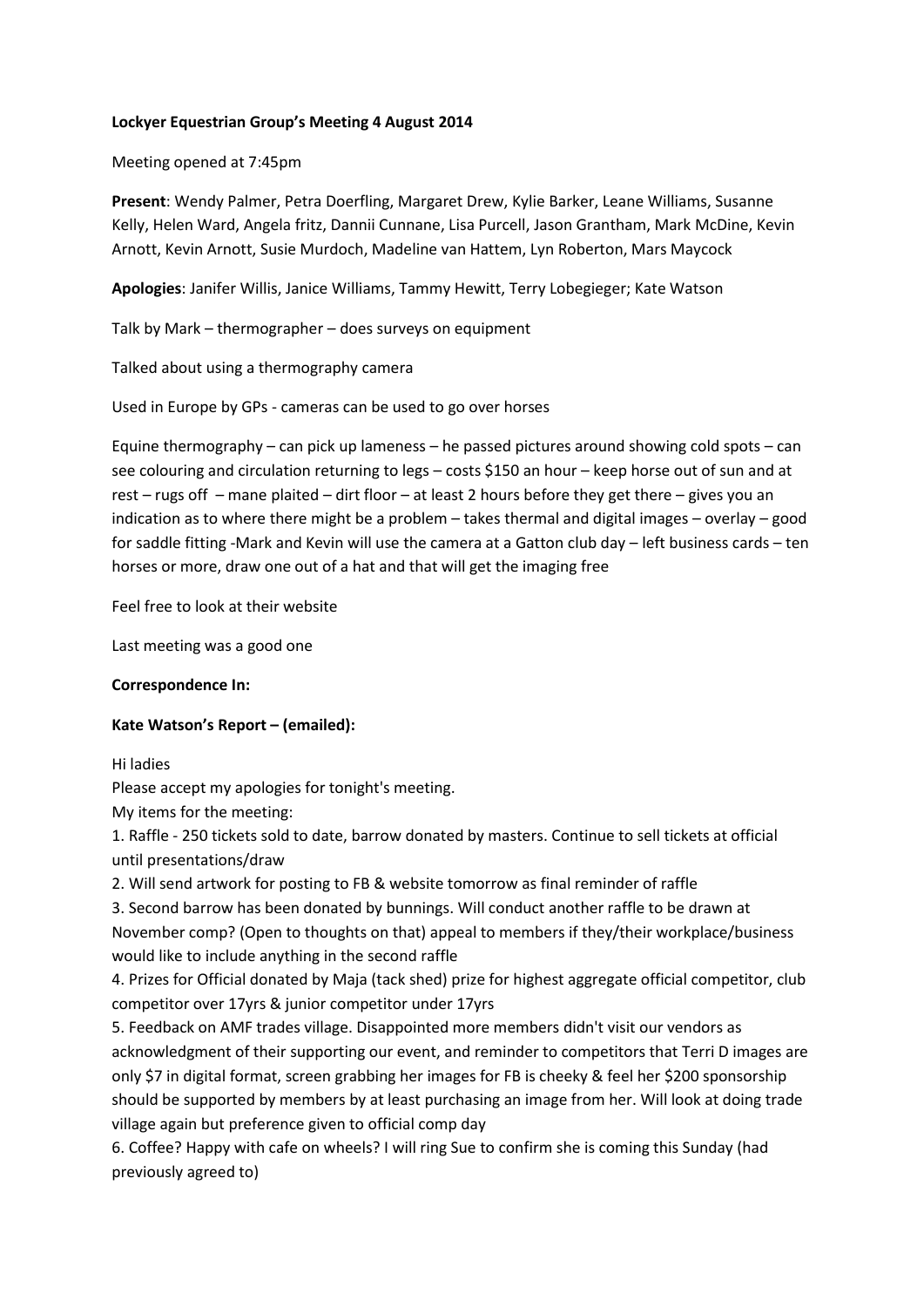7. Can Mars confirm if rug rack has been paid for the kersey? Will present kersey to AMF winner this weekend hopefully

8. Those who need a trophy rug exchanged in size, please bring on Sunday as it will be exchanged for a rug/hood set in a lighter fabric, Merl is out of the heavier rugs in the big sizes

Think that's it from me. Sorry for the late advice, me & Dilly not 100%.

Cheers Kate Moved: Margaret Drew Seconded: Petra Doerfling Trailer Registration McKintyre Centre letter re: donation for Neon (sponsor pony) – also thank our club for our support Wendy proposed that we donate \$500 to the McKintyre Centre All in favour Moved: Susie Murdoch Seconded: Leane Williams 24 hour Wildlife Service for removal and relocation of native animals To donate to RSPCA We have a wheelbarrow from Bunnings **Treasurer's Report:** Cashbook balance as of 30/6/14 is \$31, 260.62 We have heaps and heaps of polo shirts and caps in all sizes Moved by Marcella Maycock Seconded by Kylie Barker **Danni Cunnane's Report:** Advertising: Media release about AMF and who placed where – main interest is off the track thoroughbreds and Denise - Rural Weekly and Queensland Times – beautiful photo and nice article

#### **Sharyn Ross's Report:**

Clinic is same weekend of Dressage Festival so will not go ahead

Kylie Barker and Co. will run an open T-shirt hack day on the Sunday 12<sup>th</sup> October 2014